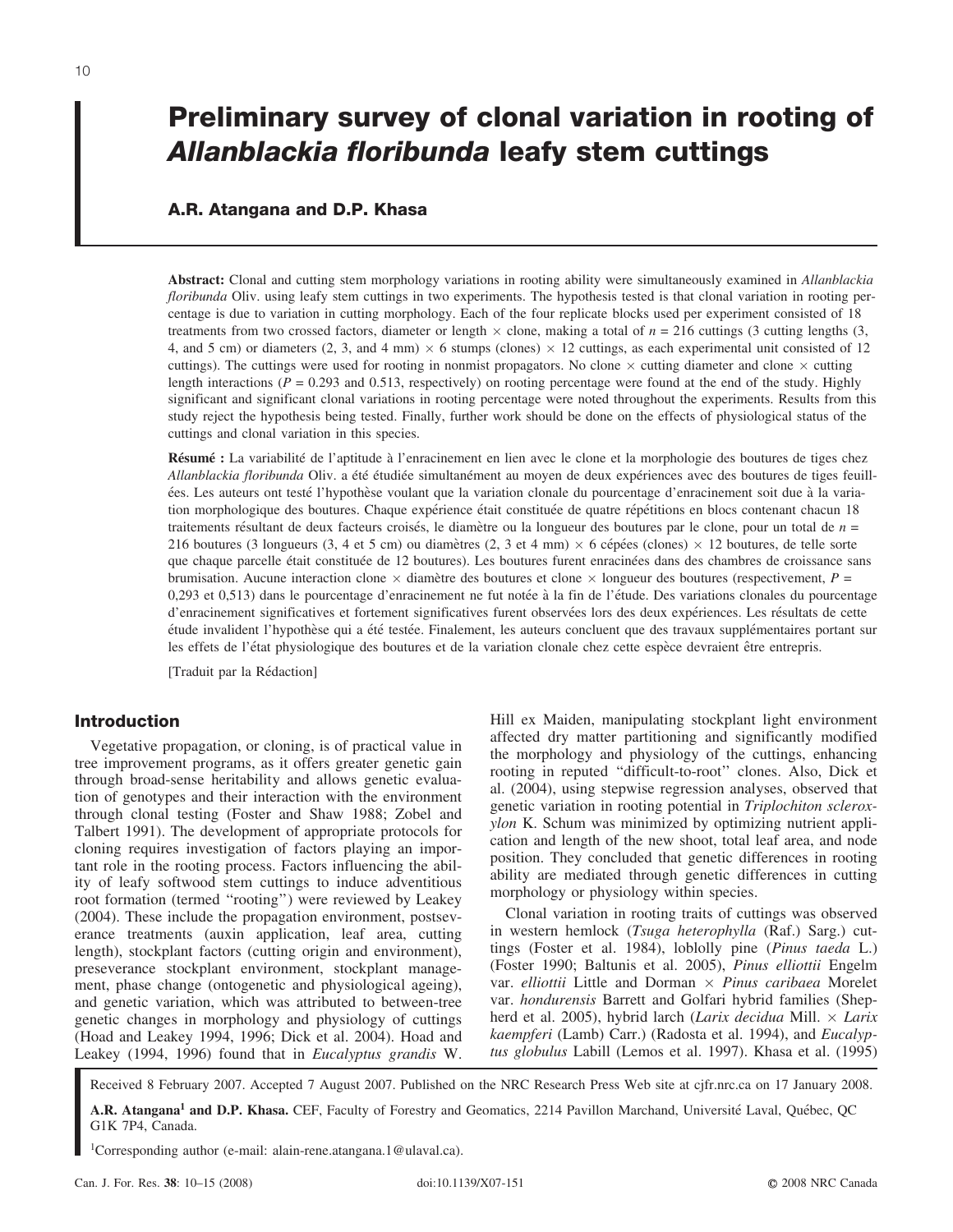observed an amplification of provenance variation by exogenous auxin in the rooting ability of *Racosperma auriculiforme* Cunn ex Benth. and *Racosperma mangium* (Willd.) Pedley. Clonal variation in rooting ability has been attributed to genetic and ''C'' effects, the latter defined as the physiological or morphological characteristics unique to the ortet and reflecting its growth environment (Lerner 1958; Foster et al. 1984; Radosta et al. 1994). Moderate narrowsense heritability  $(h^2 = 0.54)$  was identified in *E. globulus* (Lemos et al. 1997), whereas Radosta et al. (1994) identified a genetic contribution of 36% for the percentage of rooting in hybrid larch. Rooting traits were found to be highly heritable in *T. heterophylla* cuttings  $(H^2 = 0.87{\text -}0.92)$  (Foster et al. 1984) and in *P. elliottii*  $\times$  *P. caribaea* families ( $H^2$  = 0.62–0.68) (Shepherd et al. 2005) and moderately heritable in *P. taeda* ( $h^2 = 0.46$  and  $H^2 = 0.40$ , respectively) (Foster 1990). In contrast, individual-tree heritabilities of rooting percentage were observed to be weak in five genomic groups of *Populus* ( $h^2 = 0.09{\text -}0.11$ ) (Zalesny et al. 2005), indicating that the magnitude of genetic control of rooting traits also varies between species. Haissig et al. (1992), when reviewing the controls of adventitious rooting, postulated that these controls may be identified by searching for and studying direct genetic effects using current molecular technologies and new plant material. This paper reports an investigation on the simultaneous effects of clone and cutting stem morphology on the rooting of juvenile single-node leafy stem cuttings from coppicing stumps of *Allanblackia floribunda* Oliv. (Clusiaceae), a tropical tree valued for its seeds, which are used by the cosmetic and food industries. A nonmist system and inexpensive propagators (Leakey et al. 1990) were used because they did not require access to running water and electricity. Such simple and low-cost approaches are best suited for developing rural nurseries propagating high-value trees indigenous to the humid tropical regions of Africa (Tchoundjeu et al. 2006). This study is part of a wide program started in Cameroon in 2005 and aimed at improving species of the genus *Allanblackia*. Clonal approaches are used instead of breeding because of poor seed germination in the genus (germination rate is less than 5%; Vivien and Faure 1996). The present study builds on results from Atangana et al. (2006) indicating that *A. floribunda* is difficult to root and suggesting that further work must be carried out to clarify whether observed betweenclone variation in the rooting ability in the studied species can be minimized when interacting propagation environment and pre- and postseverance factors, such as cutting size. The hypothesis tested in this study is that clonal variation in the rooting ability in *A. floribunda* single-node leafy stem cuttings is due to variation in cutting stem morphology.

## **Materials and methods**

Two experiments were carried out in the course of this study to test the formulated hypothesis on the effects of cutting diameter and clone on rooting of leafy stem cuttings and effects of cutting length and clone on rooting of leafy stem cuttings.

#### **Study species**

Mature *A. floribunda* is a medium-sized forest tree species

of about 30 m in height with a diameter at breast height of about 80 cm that has a natural range from Cameroon to Democratic Republic of Congo (Vivien and Faure 1996). Trees of the species are usually found in evergreen lowland and deciduous forests and have berry-like brown fruits that are up to 15– 25 cm long with many seeds (40–100 seeds per fruit) hanging on long pedicels (Vivien and Faure 1996). These seeds are rich in a hard white fat (67.6%–73% of seed mass; Foma and Abdala 1985) consisting mostly of oleic and stearic acids, which is a primary reason why they are purchased from local communities and used in the food and cosmetic industries.

## **Plant material samplings, cuttings preparation, and experiment setting**

Cutting stem mainly consists of cutting length and diameter, ranked among the top postseverance factors influencing rooting ability (reviewed by Leakey 2004; Hoad and Leakey 1996; Tchoundjeu and Leakey 1996). Cutting length depends on internode length within the shoot, which decreases sequentially down a stem in some species. From the top to the bottom of the shoots, rooting ability of a cutting decreases, while mortality increases, as found in *T. scleroxylon* (Leakey and Mohammed 1985).

Plant material sampling and cuttings preparation were done similarly to as described in Atangana et al. (2006). The juvenile material used in this study was harvested from shoots on top of each of 12 coppicing stumps (Tchoundjeu 1989) with appropriate characteristics for the experiments to be carried out on recently felled natural and unselected mature trees at the Ngoumou site in Cameroon  $(3^{\circ}61'N,$  $11^{\circ}31'E$ ; elevation 695.6 m above sea level). The cuttings were sprayed with water from a knapsack sprayer and stored in moist polythene bags for a maximum of 45 min before reaching the on-station nursery of the World Agroforestry Centre (ICRAF), West and Central Africa Region/African Humid Tropics in Nkolbisson, Yaoundé (3°51'N, 11°25'E; elevation 700 m above sea level). Yaoundé and Ngoumou are located in the semideciduous forest zone of low altitude in Cameroon (Letouzey 1985). Average annual rainfall is 1962 mm, and the rainfall pattern is bimodal with two dry and two rainy seasons. Relative humidity varies generally between 73% and 84%, and the average temperature is 25  $\degree$ C. The stumps produced four or five young shoots 1 m in height. Using a sharp blade, pest- and disease-free shoots were cut into single-node cuttings, the length varying according to the treatment applied. At most, three cuttings were taken per shoot from the second internode to the fourth one, as Leakey and Mohammed (1985) found that optimal rooting for *T. scleroxylon* was obtained in cuttings harvested within the second to the fourth internode down a stem. Cutting length and width were measured using calipers graduated to 0.1 mm. Leaf area of each cutting was trimmed to 25 cm2, as it was found in a previous study that leafy cuttings root better than leafless ones (Atangana et al. 2006).

In the nursery, cuttings were inserted for rooting in nonmist propagators (Leakey et al. 1990). These propagators consist of a wooden frame enclosed in clear polythene sheets so that the base of the propagator is watertight  $(3 \text{ m} \times 1 \text{ m} \times 1 \text{ m})$  and the lid is hermetically sealed. Sand was used as rooting medium following results from a previous study (Atangana et al. 2006).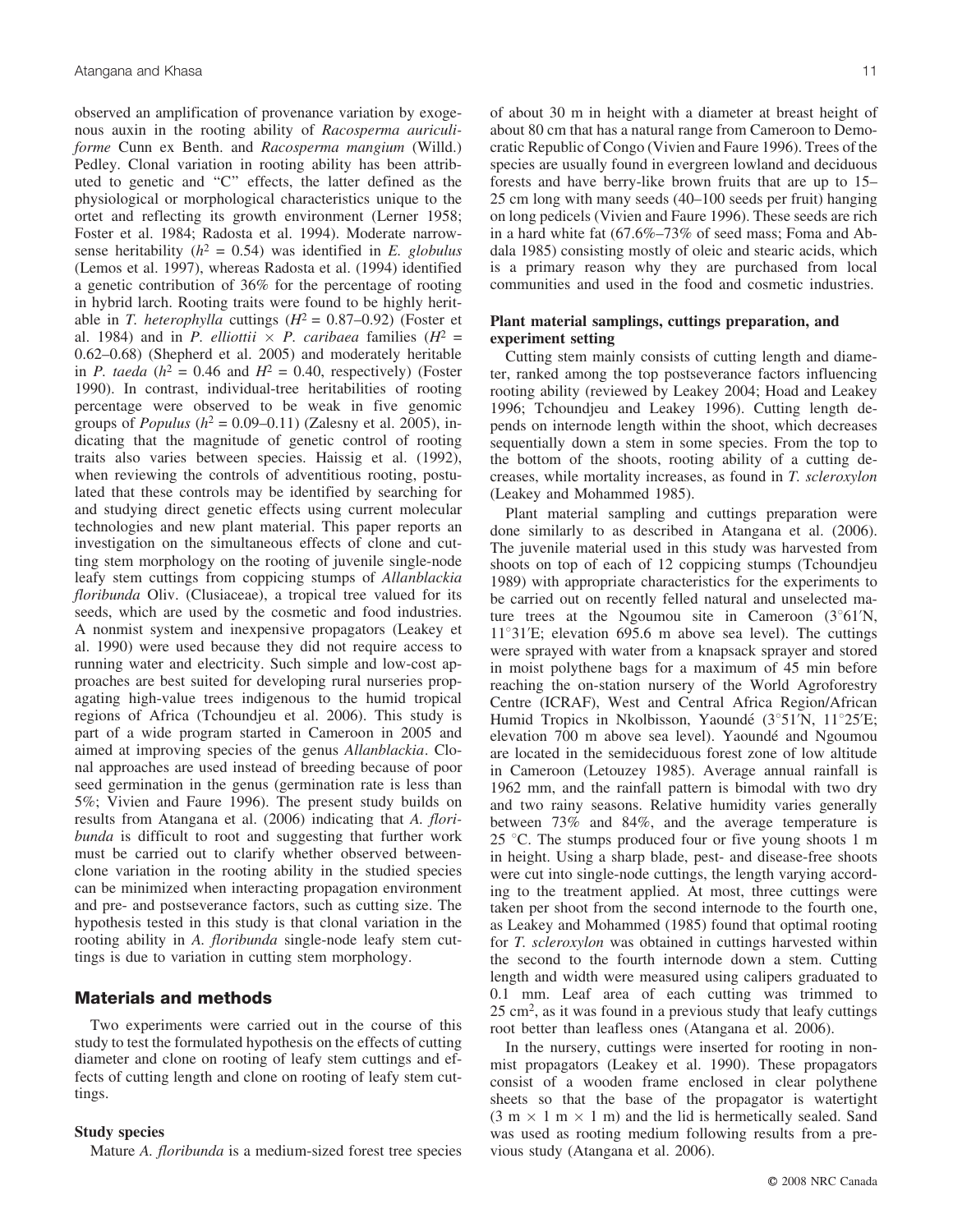**Table 1.** Type III tests of fixed effects and contrasts of rooting percentage of *Allanblackia floribunda* leafy stem cuttings in a factorial diameter  $\times$  clone experiment at different weeks after inserting cuttings in nonmist propagators.

|                         |    | Week $22*$ |         | Week 26* |         | Week 30 |         |
|-------------------------|----|------------|---------|----------|---------|---------|---------|
| Source of variation     | df | F          |         | F        |         | F       |         |
| Diameter                |    | 1.90       | 0.229   | 0.95     | 0.437   | 0.34    | 0.723   |
| Clone                   |    | 12.67      | < 0.001 | 12.57    | < 0.001 | 19.65   | < 0.001 |
| Diameter $\times$ clone | 10 | 0.88       | 0.563   | 1.12     | 0.377   | 1.26    | 0.293   |
| Diameter linear         |    | 0.52       | 0.499   | 1.63     | 0.249   | 0.60    | 0.469   |
| Diameter quadratic      |    | 3.29       | 0.120   | 0.27     | 0.619   | 0.09    | 0.776   |

\*On rank-transformed data.

## **Experimental design**

Six coppicing stumps distanced at least 200 m from each other were used for each experiment, each constituting a genetic origin. Thirty-six cuttings from each stump were set in each of four replicate blocks arranged in a factorial treatment structure. In each experiment, the two factors were then crossed, thus appearing to constitute a  $3 \times 6$  factorial (3 cutting lengths (3, 4, and 5 cm) or diameters (2, 3, and 4 mm)  $\times$  6 stumps (clones)  $\times$  4 replicates  $\times$  12 cuttings, as each experimental unit consisted of 12 cuttings) experiment with 18 treatments per block. When investigating the effects of clone and cutting length on the rooting of cuttings, cutting diameter was fixed at 2 mm and clones C1, C2, C3, C4, C5, and C6 were used, while in the experiment on the effects of clone and cutting diameter, cutting length was fixed at 5 cm and clones C7, C8, C9, C10, C11, and C12 were used. Nonmist polypropagators (Leakey et al. 1990) were used as propagation environment. Assessments of rooting success started from the first 10 weeks, as *A. floribunda* is a difficult-to-root species (Atangana et al. 2006), and was done once every 4 weeks. A cutting was considered to be rooted when it had one or more roots exceeding 1 cm. Rooted cuttings were coded 1 and nonrooted ones 0. The same code was used for "alive" and "dead" cuttings. A cutting was considered ''dead'' when severely rotted. The number of roots was not used for analysis, as rooted *A. floribunda* cuttings have an average of one root (Atangana et al. 2006).

#### **Statistical analyses**

Data consisting of rooting percentage per experimental unit was submitted to ANOVA using the Statistical Analysis System (SAS Institute Inc. 2006). Treatment effects were considered fixed and block effects assumed random, making the model mixed in each experiment. Prior to statistical analysis, the homogeneity of residual variances was tested graphically using proc plot in SAS. The normality of experimental errors was tested using proc univariate in SAS, and proc rank was applied where necessary (Conover and Iman 1981). For both experiments, the ANOVA was performed using the mixed-model procedure in SAS (Littell et al. 1996) following the statistical three-factor mixed model

$$
Y_{ijk} = \mu + \pi_i + \alpha_j + \beta_k + (\alpha \beta)_{jk} + (\pi \alpha)_{ij} + (\pi \beta)_{ik} + (\pi \alpha \beta)_{ijk} + e_{ijk}
$$

where  $Y_{ijk}$  is the average value of the dependant variable for the *i*th block, *j*th cutting diameter or length, and *k*th clone,  $\mu$ is the overall mean,  $\alpha_j$ ,  $\beta_k$ , and  $(\alpha\beta)_{jk}$  collectively represent fixed effects and correspond, respectively, to cutting diameter or length, clone, clone cutting diameter or length  $\times$ clone interaction, and  $\pi_i$ ,  $(\pi \alpha)_{ij}$ ,  $(\pi \beta)_{ik}$ ,  $(\pi \alpha \beta)_{ijk}$ , and  $e_{ijk}$  collectively represent random effects and correspond, respectively, to block, block  $\times$  cutting diameter or length interaction, block  $\times$  clone interaction, block  $\times$  cutting diameter or length  $\times$  clone interaction, and the accepted random error. This model was further restricted, the block  $\times$ diameter  $\times$  clone interaction effect dropped from the full model, as the sum of the interaction effects over the levels of the fixed factor equals zero (Montgomery 2001). As diameter and length were quantitative variables, linear and quadratic contrasts were constructed for a priori comparison of levels of treatments. Pairwise comparison of treatment means in other variables studied were obtained using the pdiff option on the least square means statement of the mixed procedure in SAS. From week 18 downwards, experimental errors were not normally distributed in the two experiments after rank transformation of data; for this reason, these data were not submitted to ANOVA.

### **Results**

## **Effects of cutting diameter and clone on rooting percentage**

This experiment lasted for 30 weeks. Convergence criteria were met for each data set, and Type III tests of fixed effects are given in Table 1. No diameter  $\times$  clone interaction (*P* = 0.563, 0.377, and 0.293 at weeks 22, 26, and 30, respectively) was noted on rooting percentage throughout the experiment. Clone had highly significant  $(P < 0.001)$  effects on proportion of cuttings rooted from week 22 to week 30. In contrast, cutting diameter did not  $(P = 0.229, 0.437,$  and 0.723 at weeks 22, 26, and 30, respectively) influence rooting percentage in *A. floribunda* leafy stem cuttings. Also, polynomial contrasts in cutting diameter did not identify (Table 1) significant differences in the percentage of cuttings rooted. Pairwise comparison of clones identified best rooting percentages in cuttings from C6 (Table 2), as they have a rooting ability different from that of other clones tested in this experiment. Linear and quadratic components of cutting diameter did not significantly influence rooting percentage in *A. floribunda* leafy stem cuttings at weeks 22 (*P* = 0.449 and 0.120, respectively), 26 ( $P = 0.249$  and 0.619, respectively), and 30 ( $P = 0.469$  and 0.776, respectively).

# **Effects of cutting length and clone on rooting percentage**

This experiment lasted for 26 weeks. Convergence criteria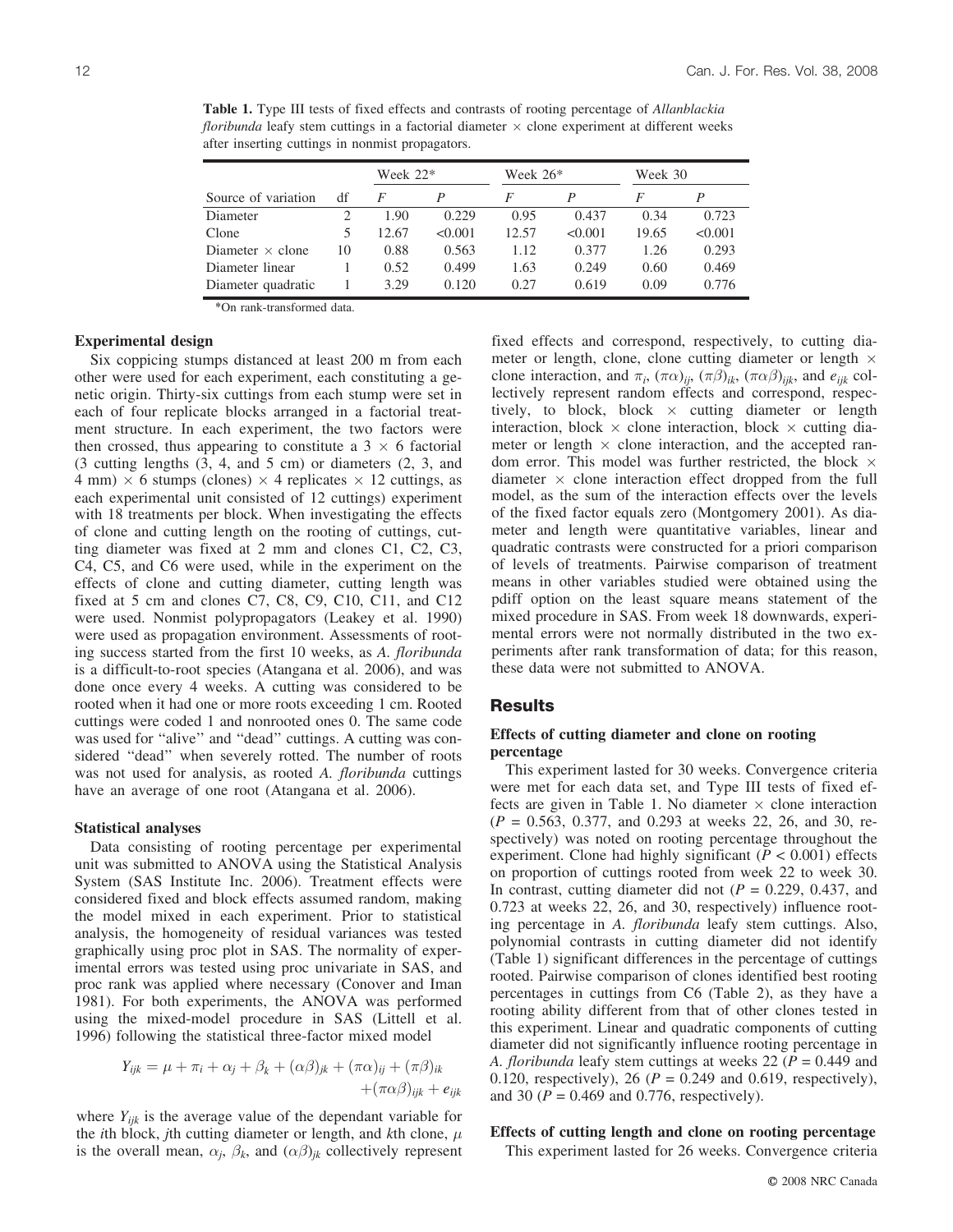**Table 2.** Effects of clone on rooting percentage of *Allanblackia floribunda* leafy stem cuttings 30 weeks after inserting cuttings in nonmist propagators in an experiment investigating the effects of cutting diameter  $\times$  clone on rooting of leafy stem cuttings (estimate, least square mean).

| Treatment      | df | Estimate $\pm$ SE |      | Pr >  t |
|----------------|----|-------------------|------|---------|
| C <sub>1</sub> | 15 | $6.25 \pm 4.090$  | 1.53 | 0.147   |
| C2             | 15 | $4.86 \pm 4.090$  | 1.19 | 0.253   |
| C <sub>3</sub> | 15 | $2.78 + 4.090$    | 0.68 | 0.507   |
| C <sub>4</sub> | 15 | $0.69{\pm}4.090$  | 0.17 | 0.867   |
| C <sub>5</sub> | 15 | $7.64 \pm 4.090$  | 1.87 | 0.081   |
| С6             | 15 | $47.9 \pm 4.090$  | 5.31 | 0.002   |

were met for each data set, and Type III tests of fixed effects are given in Table 3. Length  $\times$  clone interaction did not significantly ( $p = 0.43$  and 0.513 at weeks 26 and 22, respectively) influence rooting percentages of *A. floribunda* leafy stem cuttings throughout the experiment. Clone had a highly significant ( $P = 0.008$ ) and significant ( $P = 0.019$ ) effects on rooting percentage at weeks 26 and 22, respectively. In contrast, cutting length did not  $(P = 0.789)$  and 0.803 at weeks 26 and 22, respectively) influence rooting percentage in *A. floribunda* leafy stem cuttings. Pairwise comparison of clones identified best rooting percentages in cuttings from C11 (Table 4). Linear and quadratic components of cutting length had no effects on rooting percentage of *A. floribunda* leafy stem cuttings at weeks 22 ( $P = 0.676$  and 0.628, respectively) and 26 ( $P = 0.888$  and 0.518, respectively).

## **Discussion**

The rooting of leafy stem cuttings involves a complex interaction of many factors. Factorial designs have the advantage of assessing the relative importance of factors, and they constitute an independent test for the factors being studied (Steel et al. 1997). This paper reports the first fine-scale study on the simultaneous effects of cutting stem morphology and clone on rooting of *A. floribunda* leafy stem cuttings. No cutting stem morphology  $\times$  clone interaction was identified in this study, indicating that there is no differential effect of one factor over the other. Genetic origin and cutting stem morphology effects on the proportion of *A. floribunda* rooted cuttings were not found to be related, indicating that clonal variation in cuttings, if found, is not minimized by cutting stem morphology.

Leakey (2004), drawing heavily on studies from *T. scleroxylon*, listed cutting length/diameter as one of the most postseverance factors affecting rooting of leafy stem cuttings. Cutting length, as well as cutting diameter, is associated with stored carbohydrates (Leakey et al. 1994), which influence the rooting potential of cuttings (Leakey and Mohammed 1985; Hoad and Leakey 1996; Mesén et al. 2001; Dick and Leakey 2006). The lack of effect of cutting stem morphology on the rooting of *A. floribunda* is unusual and unexplained and contrasts with the results of Tchoundjeu and Leakey (1996) in *Khaya ivorensis* A. Chev., Hoad and Leakey (1996) in *E. grandis*, and Dick et al. (2004) in *T. scleroxylon*. Further studies on the effects of cutting volume on rooting to better understand the effect of cutting stem morphology on the rooting ability in *A. floribunda* are re-

**Table 3.** Type III tests of fixed effects and contrasts of rooting percentage of *Allanblackia floribunda* leafy stem cuttings in a factorial cutting length  $\times$  clone experiment at different weeks after inserting cuttings in nonmist propagators.

|                       |                             |      | Week 22* |      | Week 26 |
|-----------------------|-----------------------------|------|----------|------|---------|
| Source of variation   | df                          | F    | P        | F    | P       |
| Length                | $\mathcal{D}_{\mathcal{L}}$ | 0.23 | 0.803    | 0.25 | 0.789   |
| Clone                 | 5                           | 3.86 | 0.019    | 4.81 | 0.008   |
| Length $\times$ clone | 10                          | 0.94 | 0.513    | 1.05 | 0.430   |
| Length linear         |                             | 0.19 | 0.676    | 0.02 | 0.888   |
| Length quadratic      |                             | 0.26 | 0.628    | 0.47 | 0.518   |

\*On rank-transformed data.

**Table 4.** Effects of clone on rooting percentage of *Allanblackia floribunda* leafy stem cuttings 22 weeks after inserting cuttings in nonmist propagators in an experiment investigating the effects of cutting length  $\times$  clone on rooting of leafy stem cuttings (estimate, least square mean).

| Treatment      | df | Estimate $\pm$ SE |      | Pr >  t  |
|----------------|----|-------------------|------|----------|
| C <sub>7</sub> | 15 | $0.695 \pm 1.927$ | 0.36 | 0.724    |
| C8             | 15 | 0±1.927           | 0    |          |
| C <sub>9</sub> | 15 | $6.36 \pm 1.836$  | 3.46 | 0.003    |
| C10            | 15 | $5.53 \pm 2.11$   | 2.62 | 0.019    |
| C11            | 15 | $11.11 \pm 1.927$ | 5.77 | < 0.0001 |
| C12            | 15 | $2.08 \pm 1.927$  | 1.08 | 0.297    |

quired, as Hoad and Leakey (1996) reported influence of volume on rooting success.

Clonal variation in rooting percentage found in this study corroborates the results of Atangana et al. (2006), Mesén et al. (2001), Foster et al. (1984), Baltunis et al. (2005), Farmer et al. (1989), and Shepherd et al. (2005) in *A. floribunda*, *Albizia guachapele* (Kunth) Dug., *T. heterophylla*, *P. taeda*, balsam poplar (*Populus balsamifera* L.), and *P. elliot* $tii \times P$ . *caribaea* hybrid families, respectively. Furthermore, few genotypes (C6 and C11 in the first and second experiments, respectively) seem to have the potential for vegetative propagation from this study, although the number of clones tested in this study was low compared with 2200 and 596 clones for *P. taeda* studied by Baltunis et al. (2005) and Foster (1990), respectively. As found in *T. heterophylla* (Foster et al. 1984) and *L. decidua*  $\times$  *L. kaempferi* (Radosta et al. 1994), clonal variation for rooting traits in tree species could be due to genetic and nongenetic effects, the latter being the physiological or morphological characteristics unique to the ortet. Results from this study indicate that cutting stem morphological characteristics of the ortet do not amplify clonal variation in *A. floribunda*. Genetic variation of the root growth within a population had significant effects on fitness of individuals, and difference in fitness may be attributed to exploitation of slightly different soil layers (Ennos 1985). However, quantification and type of heritability in rooting of *A. floribunda* are required as genetic gain prediction is important in improvement of the species (Zobel and Talbert 1991).

The hypothesis tested would have been accepted whether there were highly significant effects of stem morphology and little or no effects of clone. Results from this study reject the hypothesis being tested and indicate that further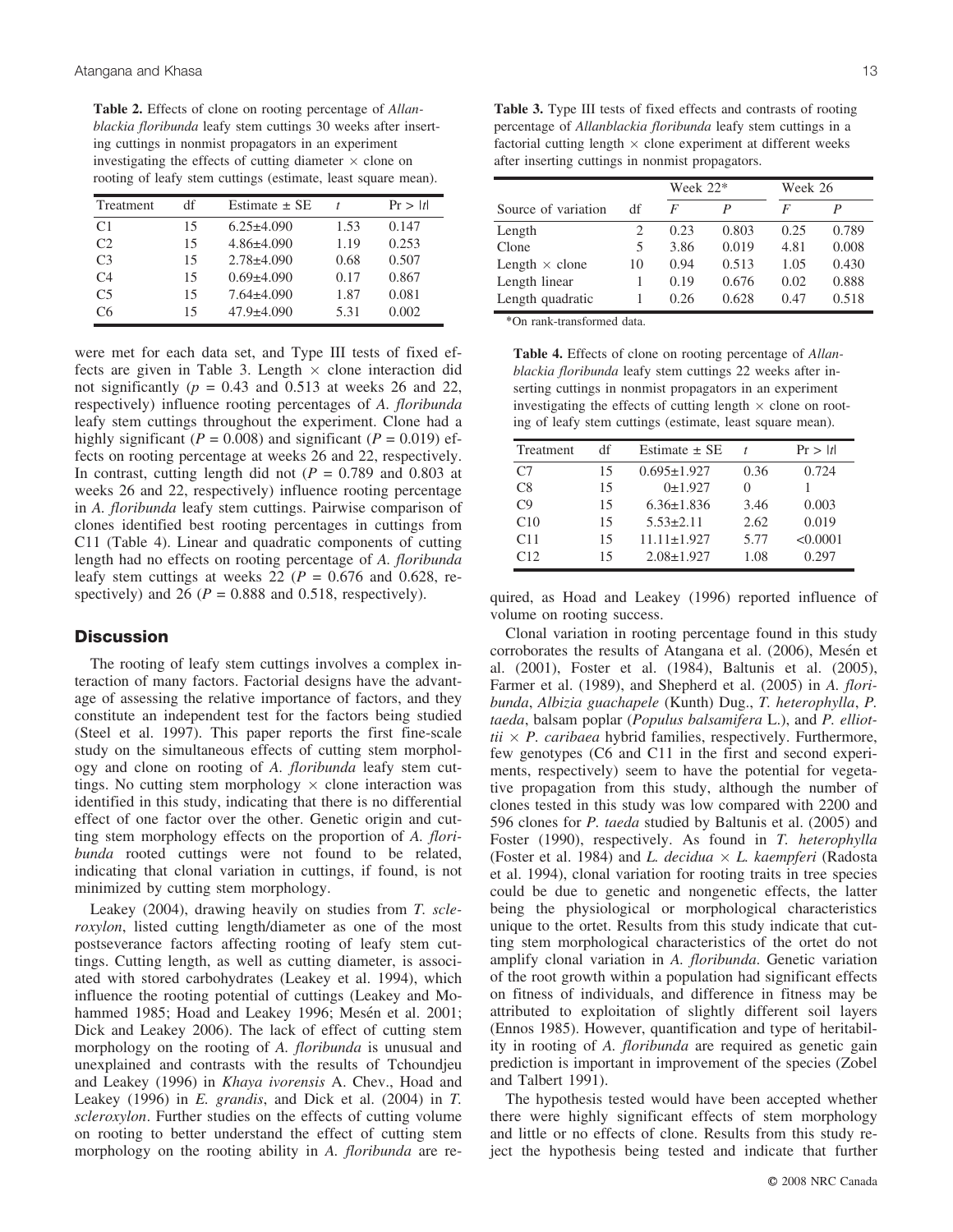work is required to investigate the clonal variation in *A. floribunda* leafy stem cuttings by manipulating physiological status of cuttings and clone. Further studies combining preand postseverance factors to better understand the processes affecting rooting in this species and achieve good rooting are also recommended.

## **Acknowledgements**

This work was supported by a grant from Natural Sciences and Engineering Research Council of Canada (NSERC) through the Fonds Général pour les ètudes Supérieures (FGES), Université Laval, to A.R.A. and an NSERC discovery grant to D.P.K. We are grateful to the World Agroforestry Centre (ICRAF) for partially funding this work. We also thank Drs. Zac Tchoundjeu and Tony Simons and Mr. E. Asaah (ICRAF) for their help and encouragement and Mr. Stéphane Daigle (Biometrician, CEF) for providing assistance in statistical analyses. Prof. Roger Leakey helped improve this manuscript.

## **References**

- Atangana, A.R., Tchoundjeu, Z., Asaah, E.K., Simons, A.J., and Khasa, D.P. 2006. Domestication of *Allanblackia floribunda*: amenability to vegetative propagation. For. Ecol. Manag. **237**: 246–251. doi:10.1016/j.foreco.2006.09.081.
- Baltunis, B.S., Huber, D.A., White, T.L., Goldfarb, B., and Stelzer, H.E. 2005. Genetic effects of rooting loblolly pine stem cuttings from a partial diallel mating system. Can. J. For. Res. **35**: 1098– 1108. doi:10.1139/x05-038.
- Conover, W.J., and Iman, R.L. 1981. Rank transformations as a bridge between parametric and nonparametric statistics. Am. Stat. **35**: 124–129. doi:10.2307/2683975.
- Dick, J.McP., and Leakey, R.R.B. 2006. Differentiation of the dynamic variables affecting rooting ability in juvenile and mature cuttings of cherry (*Prunus avium*). J. Hortic. Sci. Biotechnol. **81**: 296–302.
- Dick, J.McP., Leakey, R.R.B., McBeath, C., Harvey, F., Smith, R.I., and Woods, C. 2004. Influence of nutrient application rate on growth and rooting potential of the West African hardwood *Triplochiton scleroxylon*. Tree Physiol. **24**: 35–44. PMID:14652212.
- Ennos, R.A. 1985. The significance of genetic variation for root growth within a natural population of white clover (*Trifolium repens*). J. Ecol. **73**: 615–624. doi:10.2307/2260498.
- Farmer, R.E., Jr., Freitag, M., and Garlick, K. 1989. Genetic variance and ''C'' effects in balsam poplar rooting. Silvae Genet. **38**: 62–65.
- Foma, M., and Abdala, T. 1985. Kernels oils of seven plant species of Zaire. J. Am. Oil Chem. Soc. **62**: 910–911. doi:10.1007/ BF02541756.
- Foster, G.S. 1990. Genetic control of rooting ability of stem cuttings from loblolly pine. Can. J. For. Res. **20**: 1361–1368.
- Foster, G.S., and Shaw, D.V. 1988. Using clonal replicates to explore genetic variation in a perennial plant species. Theor. Appl. Genet. **76**: 788–794. doi:10.1007/BF00303527.
- Foster, G.S., Campbell, R.K., and Adams, W.T. 1984. Heritability, gain, and C effects in rooting of western hemlock cuttings. Can. J. For. Res. **14**: 628–638.
- Haissig, B.E., Davis, T.D., and Riemenschneider, D.E. 1992. Researching the controls of adventitious rooting. Physiol. Plant. **84**: 310–317. doi:10.1111/j.1399-3054.1992.tb04669.x.

Hoad, S.P., and Leakey, R.R.B. 1994. Effects of light quality on

gas exchange and dry matter partitioning in *Eucalyptus grandis* W. Hill ex Maiden. For. Ecol. Manag. **70**: 265–273. doi:10. 1016/0378-1127(94)90092-2.

- Hoad, S.P., and Leakey, R.R.B. 1996. Effects of pre-severance light quality on the vegetative propagation of *Eucalyptus grandis* W. Hill ex Maiden: cutting morphology, gas exchange and carbohydrate status during rooting. Trees (Berl.), **10**: 317–324.
- Khasa, P.D., Vallée, G., and Bousquet, J. 1995. Provenance variation in rooting ability of juvenile stem cuttings from *Racosperma auriculiforme* and *R. mangium*. For. Sci. **41**: 305–320.
- Leakey, R.R.B. 2004. Physiology of vegetative reproduction. *In* Encyclopaedia of forest sciences. *Edited by* J. Burley, E. Evans, and J.A. Youngquist. Academic Press, London, U.K. pp. 1655– 1668.
- Leakey, R.R.B., and Mohammed, H.R.S. 1985. The effects of stem length on root initiation in sequential single-node cuttings of *Triplochiton scleroxylon* K. Schum. J. Hortic. Sci. **60**: 431–437.
- Leakey, R.R.B., Mesén, J.F., Tchoundjeu, Z., Longman, K.A., Dick, J.McP., Newton, A., Matin, A., Grace, J., Munro, R.C., and Muthoka, P.N. 1990. Low-technology techniques for the vegetative propagation of tropical trees. Commonw. For. Rev. **69**: 247–257.
- Leakey, R.R.B., Newton, A.C., and Dick, J.McP. 1994. Capture of genetic variation by vegetative propagation: processes determining success. *In* Tropical trees: the potential for domestication and the rebuilding of forest resources. *Edited by* Roger R.B. Leakey and A.C. Newton. HMSO, London, U.K. pp. 72–90.
- Lemos, L., Carvalho, A., Araujo, J.A., and Borralho, N.M.G. 1997. Importance of additive genetic and specific combining ability effects for rooting ability of stem cuttings in *Eucalyptus globulus*. Silvae Genet. **46**: 307–308.
- Lerner, I.M. 1958. The genetic basis of selection. John Wiley & Sons, Inc., New York.
- Letouzey, R. 1985. Notice de la carte phytogéographique du Cameroun au 1/500000. 5-B I. Bibliographie et index des noms scientifiques. Institut de la Carte Internationale de la Végétation, Toulouse, France. pp. 143–240.
- Littell, R.C., Milliken, G.A., Stroup, W.W., and Wolfinger, R.D. 1996. SAS for mixed models. 6th printing. SAS Institute Inc., Cary, N.C.
- Mesén, F., Newton, A.C., and Leakey, R.R.B. 2001. The influence of stockplant environment on morphology, physiology and rooting of leafy stem cuttings of *Albizia guachapele*. New For. **22**: 213–227.
- Montgomery, D.C. 2001. Design and analysis of experiments. 5th ed. John Wiley & Sons, Inc., New York.
- Radosta, P., Pâques, L.E., and Verger, M. 1994. Estimation of genetic and non-genetic parameters for rooting traits in hybrid larch. Silvae Genet. **43**: 108–114.
- SAS Institute Inc. 2006. SAS 9.1.3 Service Pack 4 for Windows. SAS Institute Inc., Cary, N.C.
- Shepherd, M., Mellick, R., Toon, P., Dale, G., and Dieters, M. 2005. Genetic control of adventitious rooting on stem cuttings in two *Pinus elliottii*  $\times$  *P. caribaea* hybrid families. Ann. For. Sci. **62**: 403–412. doi:10.1051/forest:2005036.
- Steel, G.D., Torrie, J.H., and Dickey, D.A. 1997. Principles and procedures of statistics: a biometrical approach. 3rd ed. The McGraw-Hill Companies, Inc., New York.
- Tchoundjeu, Z. 1989. Vegetative propagation of the tropical hardwoods, *Khaya ivorensis* A. Chev., and *Lovoa trichilioides* Harms. Ph.D. thesis, University of Edinburgh, Edinburgh, U.K.
- Tchoundjeu, Z., and Leakey, R.R.B. 1996. Vegetative propagation of African mahogany: effects of auxin, node position, leaf area and cutting length. New For. **11**: 125–136.